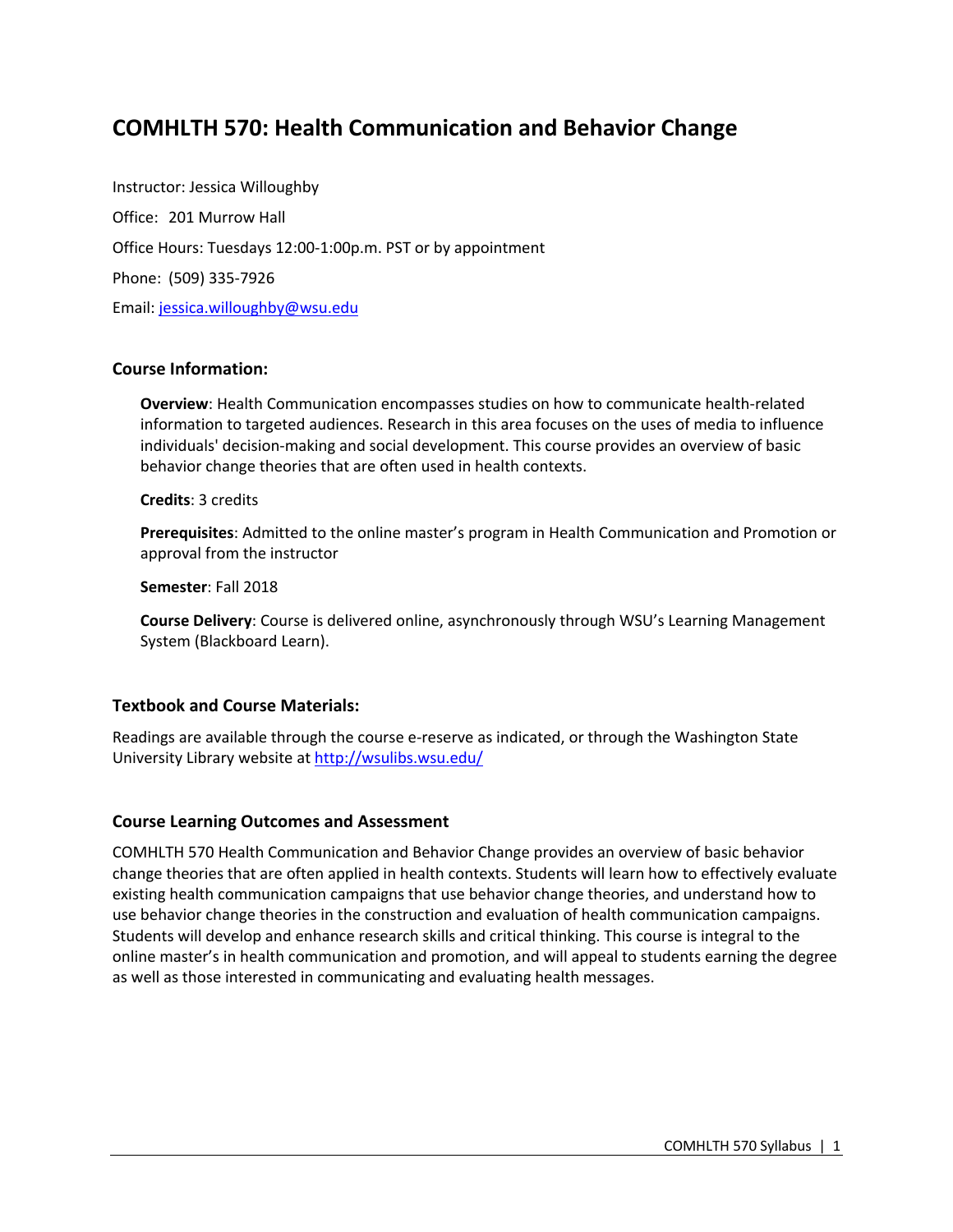| <b>Student Learning</b><br><b>Outcomes for this</b><br>course:<br>At the end of this course,<br>students should be able<br>to:                                                                                                                            | <b>Course Topics/Dates</b><br>The following topics and dates will<br>address this outcome:                                                                                                                                                                                            | <b>Evaluation of Outcomes:</b><br>This outcome will be evaluated primarily by:                                                                                                                                                                                                                                                                                                                                                                                                    |
|-----------------------------------------------------------------------------------------------------------------------------------------------------------------------------------------------------------------------------------------------------------|---------------------------------------------------------------------------------------------------------------------------------------------------------------------------------------------------------------------------------------------------------------------------------------|-----------------------------------------------------------------------------------------------------------------------------------------------------------------------------------------------------------------------------------------------------------------------------------------------------------------------------------------------------------------------------------------------------------------------------------------------------------------------------------|
| Demonstrate an<br>understanding of<br>behavior change theories<br>that are often used in<br>health contexts.                                                                                                                                              | Unit 1 (Aug 20-Sep 9)<br>• Behavior change theories<br>· Upstream/downstream<br>behavior change and social<br>determinants of health                                                                                                                                                  | Students collect and read information to<br>$\bullet$<br>understand various behavior change<br>theory strategies.<br>Students search and read academic and<br>$\bullet$<br>professional publications.<br>Students use behavior change theories<br>$\bullet$<br>and models to design a public campaign<br>on certain patient/population relations<br>issues through both traditional and new<br>media platforms.<br>Assessed in discussion posts and<br>assignments.               |
| Effectively evaluate<br>existing health<br>communication<br>campaigns that use<br>behavior change theories,<br>and understand how to<br>use behavior change<br>theories in the<br>construction and<br>evaluation of health<br>communication<br>campaigns. | Unit 2-4 (Sep 10 - Nov 11)<br>• Unit Social marketing<br>• Social cognitive theory<br>• Social norms<br>• Integrated model of<br>behavioral prediction<br>• Stages of change<br>• Health Belief Model<br>$\bullet$ eHealth<br>• mHealth<br>• Social media and health<br>communication | Students do research to collect<br>$\bullet$<br>information on a selected campaign<br>topic and to achieve a clearly defined<br>campaign goal.<br>Students apply concepts and theories<br>٠<br>from readings to a specific campaign<br>topic.<br>Students identify pro-social campaign<br>$\bullet$<br>objectives and outline communication<br>protocols.<br>Assessed in problem analysis and<br>$\bullet$<br>campaign design<br>Assessed in discussion posts and<br>assignments. |
| Develop and enhance<br>research skills and critical<br>thinking.                                                                                                                                                                                          | Unit 5 (Nov 12 - Dec 9)<br>• Health, cause marketing, and<br>corporate social responsibility<br>• Unintended effects of health<br>messages                                                                                                                                            | Assessed in discussion posts and<br>$\bullet$<br>assignments.<br>Assessed in manuscript review<br>$\bullet$                                                                                                                                                                                                                                                                                                                                                                       |

## **Expectations for Student Effort**

For each hour of lecture equivalent, students should expect to have a minimum of six hours of work outside of class. Therefore, students should expect to devote 6-10 hours/week on course readings, lecture reviews, discussion posts and assignments.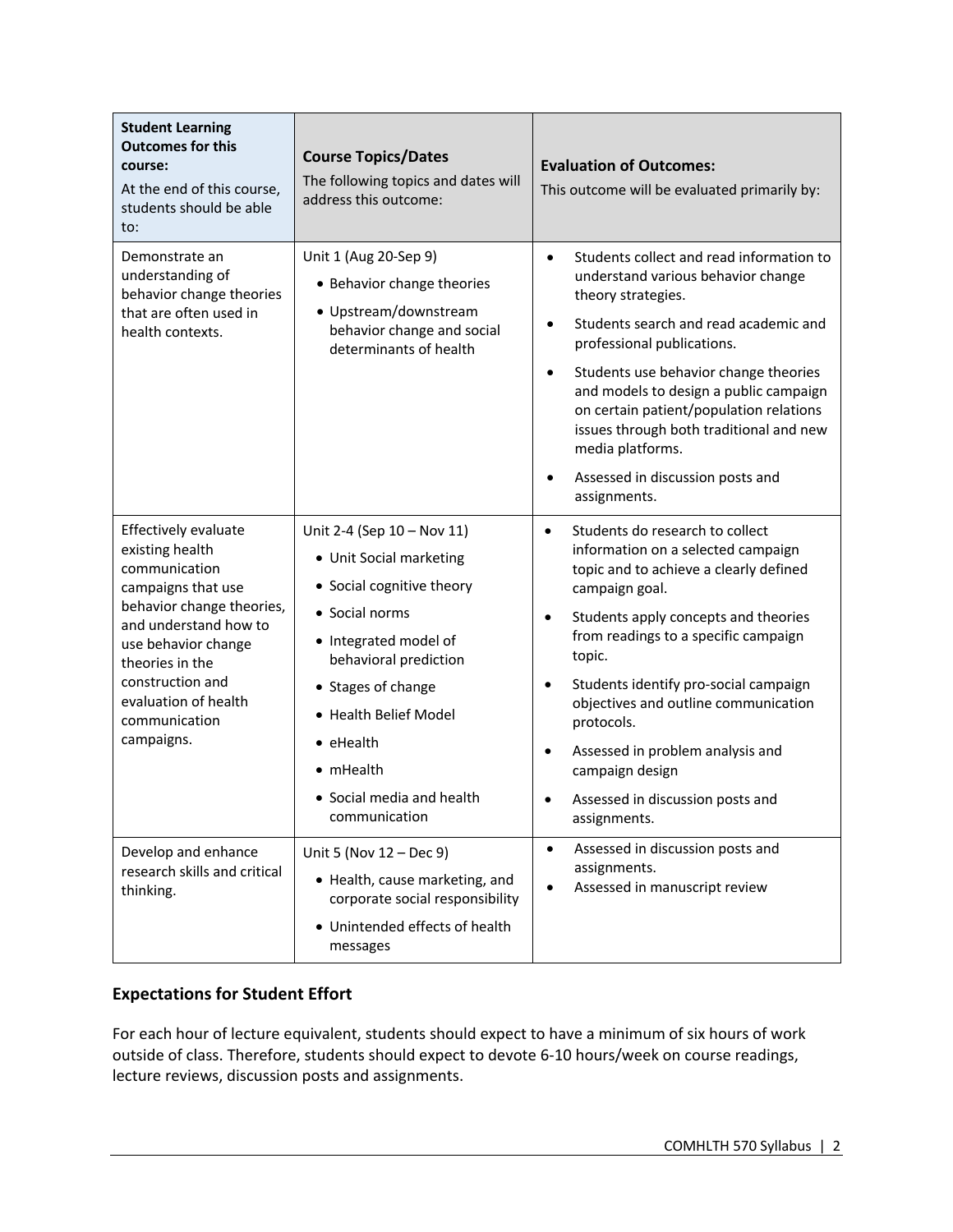## **Weekly Course Outline**

Each unit will consist of several readings. Students will respond at least ten times to the readings via posts to the course's message board. Students will complete two reviews of manuscripts that apply or test behavior change theories in a health context. Students will complete a review of a behavior change theory that includes a thorough discussion of how the theory has been applied in a health context.

| Fishbein, M. & Capella, J.N. (2006). The role of theory<br>in developing effective health communications, Journal                                                                                                             |
|-------------------------------------------------------------------------------------------------------------------------------------------------------------------------------------------------------------------------------|
| Wong, F., Greenwell, M., Gates, S., & Berkowitz, J.M.<br>(2008). It's What you Do! Reflections on the Verb<br>Campaign, American Journal of Preventive Medicine,                                                              |
|                                                                                                                                                                                                                               |
| Gordon, R., McDermott, L., Stead, M., Angus, K. (2006).<br>The effectiveness of social marketing interventions for<br>health improvement: What's the evidence? Public                                                         |
| Cohen, D.A., Farley, T.A., Bedimo-Etame, J.R. et al.,<br>(1999). Implementation of condom social marketing in<br>Louisiana, 1993-1996, American Journal of Public                                                             |
| Bandura (2004) Health Promotion by Social Cognitive<br>Means, Health Education & Behavior, 143-164.                                                                                                                           |
| Rimal, R.N. & Real, K. (2005). How behaviors are<br>influenced by perceived norms: A test of the Theory of<br>Normative Social Behavior, Communication Research,                                                              |
| Park, HS, Klein, K.A., Smith, S., & Martell, D. (2009).<br>Separating subjective norms, university descriptive and<br>injunctive norms, and U.S. descriptive and injunctive<br>norms for drinking behavior intentions. Health |
|                                                                                                                                                                                                                               |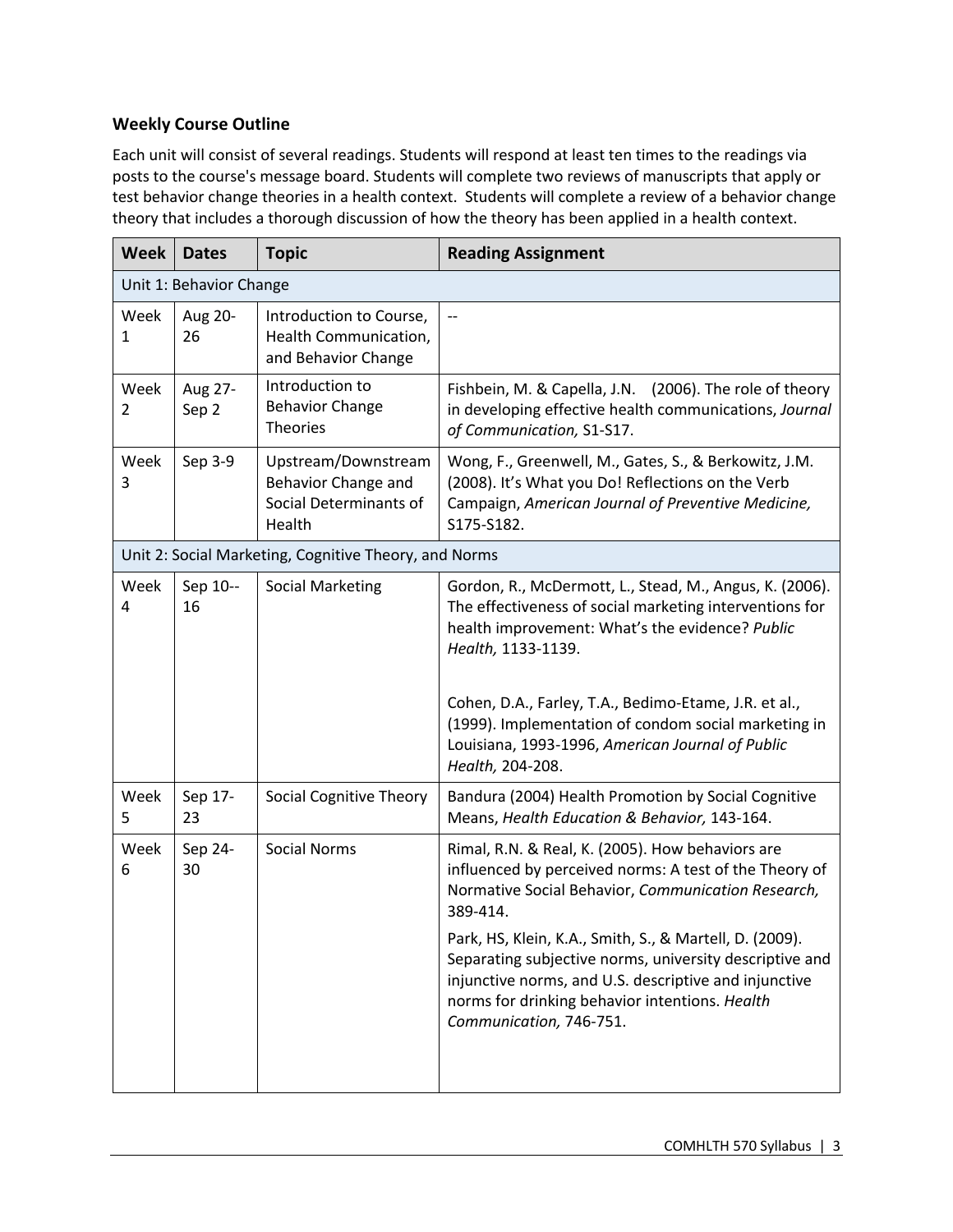| Unit 3: Integrated Models of Health Communication & Behavior Change |                                      |                                                     |                                                                                                                                                                                                                                                                        |  |
|---------------------------------------------------------------------|--------------------------------------|-----------------------------------------------------|------------------------------------------------------------------------------------------------------------------------------------------------------------------------------------------------------------------------------------------------------------------------|--|
| Week<br>$\overline{7}$                                              | Oct 1-7                              | Integrated Model of<br><b>Behavioral Prediction</b> | Bleakley, A., Hennessy, M., Fishbein, M & Jordan, A.<br>(2011). Using the Integrative Model to explain how<br>exposure to sexual media content influences<br>adolescent sexual behavior. Health Education &<br>Behavior, 530-540.                                      |  |
|                                                                     |                                      |                                                     | Sutton, J.A. & Walsh-Buhi, E.R. (2017). Factors<br>influencing college women's contraceptive behavior:<br>An application of the integrative model of behavioral<br>prediction. Journal of American College Health, 339-<br>347.                                        |  |
| Week<br>8                                                           | Oct 8-14                             | <b>Stages of Change</b>                             | Prochaska, J.O. & DiClemente, C.C. (1983). Stages and<br>processes of self-change of smoking: Toward an<br>Integrative Model of Change, Journal of Consulting and<br>Clinical Psychology, 390-395.                                                                     |  |
|                                                                     |                                      |                                                     | West, R. (2005). Time for a change: Putting the<br>Transtheoretical (Stages of Change) Model to rest,<br>Addiction, 1036-1039.                                                                                                                                         |  |
|                                                                     |                                      |                                                     | Kaasalainen, K.S., Kasila, K., Komulainen, J., Malvela,<br>M., & Poskiparta, M. (2016). Readiness for health<br>behavior changes among low fitness men in a Finnish<br>health promotion campaign. Health Promotion<br>International, 827-838.                          |  |
| Week<br>9                                                           | Oct 15-<br>21                        | <b>Health Belief Model</b>                          | Carpenter, C.J. (2010). A meta-analysis of the<br>effectiveness of Health Belief Model variables in<br>predicting behavior. Health Communication, 661-669.                                                                                                             |  |
|                                                                     |                                      |                                                     | James, D.C.S., Pobee, J.W., Oxidine, D., Brown, L. &<br>Joshi, G. (2012). Using the Health Belief Model to<br>develop culturally appropriate weight-management<br>materials for African-American women, Journal of the<br>Academy of Nutrition and Dietetics, 664-670. |  |
|                                                                     | Unit 4: Digital Health Communication |                                                     |                                                                                                                                                                                                                                                                        |  |
| Week<br>10                                                          | Oct 22-<br>28                        | eHealth                                             | Kreps, G.L. & Neuhauser, L. (2010). New directions in<br>eHealth communication: Opportunities & challenges.<br>Patient Education and Counseling, 329-336.                                                                                                              |  |
|                                                                     |                                      |                                                     | Hardiker, N.R. & Grant, M.J. (2011). Factors that<br>influence public engagement with eHealth: A literature<br>review. International Journal of Medical Informatics, 1-<br>12.                                                                                         |  |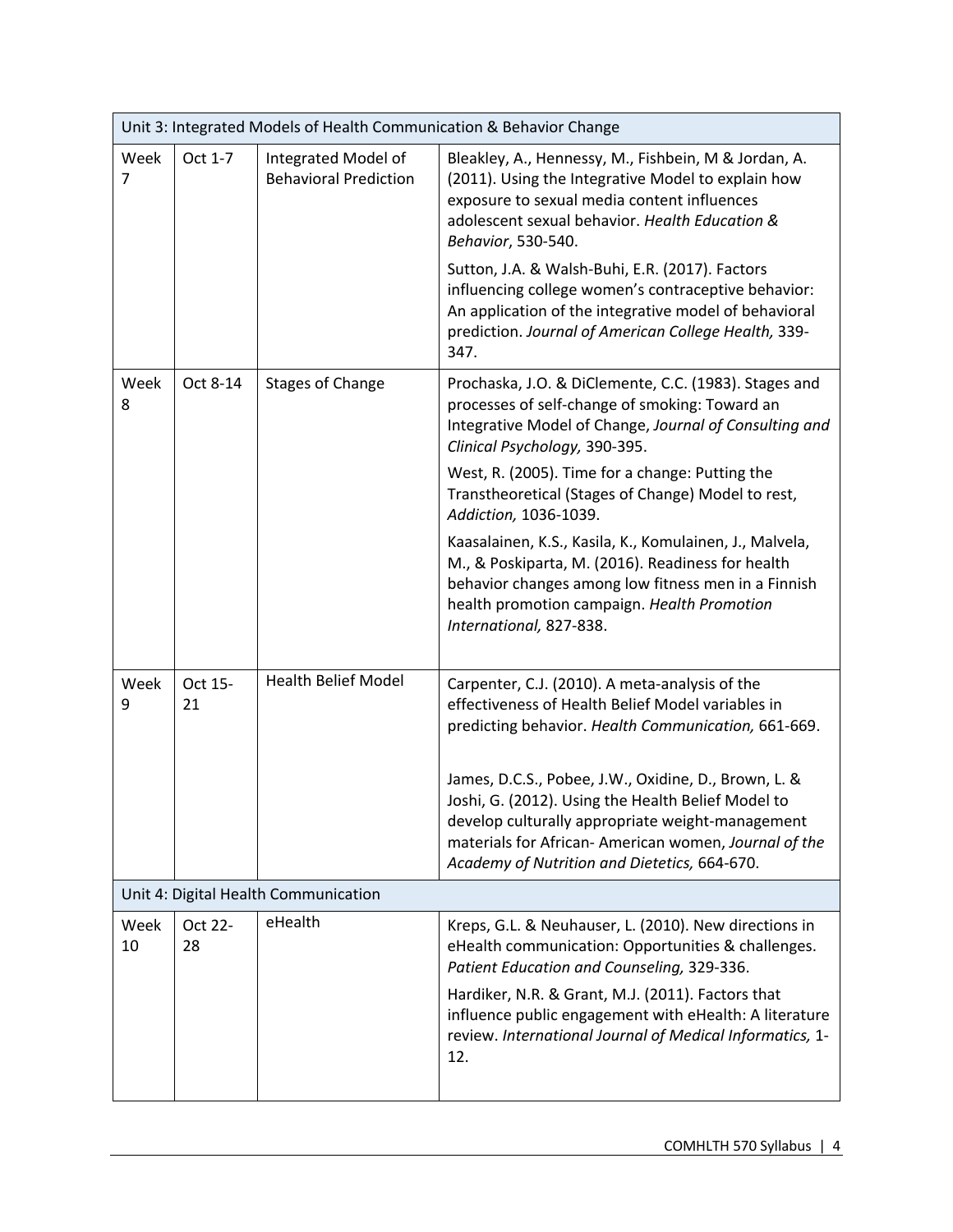|            |                             |                                                                       | Vandelanotte, C., Mueller, A.M., Camille, E., et al.<br>(2016). Past, present, and future of eHealth and<br>mHealth research to improve physical activity and<br>dietary behaviors, Journals of Nutrition Education and<br>Behavior, 219- |  |  |
|------------|-----------------------------|-----------------------------------------------------------------------|-------------------------------------------------------------------------------------------------------------------------------------------------------------------------------------------------------------------------------------------|--|--|
| Week<br>11 | Oct 29-<br>Nov 4            | mHealth                                                               | O'Reilly, G.A. & Spruijt-Metz, D. (2013). Current<br>mHealth technologies for physical activity assessment<br>and promotion. American Journal of Preventive<br>Medicine, 501-507.                                                         |  |  |
|            |                             |                                                                       | Hall, A.K., Cole-Lewis, H., Bernhardt, J.M. (2015).<br>Mobile text messaging for health: A systematic review<br>of reviews. Annual Review of Public Health, 393-41.                                                                       |  |  |
|            |                             |                                                                       | Evans, W.D., Abroms, L.C., Poropatich, R. et al. (2012).<br>Mobile health evaluation methods: The Text4baby<br>case study, Journal of Health Communication, 22-29.                                                                        |  |  |
| Week<br>12 | Nov 5-11                    | Social Media and<br><b>Health Communication</b>                       | Chou, WYS, Hunt, YM, Beckjord, EB, Moser, RP, &<br>Hesse, BW (2009). Social media use in the United<br>States: Implications for health communication. Journal<br>of Medical Internet Research.                                            |  |  |
|            |                             | Unit 5: Health Communication and Social Responsibility                |                                                                                                                                                                                                                                           |  |  |
| Week<br>13 | Nov 12-<br>18               | Health, Cause<br>Marketing, and<br>Corporate Social<br>Responsibility | Vanhamme, J., Lindgreen, A., Reast, J., van Popering,<br>N. (2012). To do well by doing good: Improving<br>corporate image through cause-related marketing.<br>Journal of Business Ethics, 259-274.                                       |  |  |
|            |                             |                                                                       | Harvey, J.A. & Strahilevitz, M.A. (2009). The power of<br>pink: Cause-related marketing and the impact on<br>breast cancer. Journal of American College of<br>Radiology, 26-32.                                                           |  |  |
|            | <b>Fall Break Nov 19-25</b> |                                                                       |                                                                                                                                                                                                                                           |  |  |
| Week<br>14 | Nov 26-<br>Dec <sub>2</sub> | <b>Entertainment Media</b><br>and Health                              | Singhal, A. & Rogers, E.M. (2002). A theoretical agenda<br>for Entertainment-Education. Communication Theory,<br>117-135.                                                                                                                 |  |  |
|            |                             |                                                                       | Moyer-Guse, E. (2008). Toward a theory of<br>entertainment persuasion: Explaining the persuasive<br>effects of Entertainment-Education messages,<br>Communication Theory, 407-425.                                                        |  |  |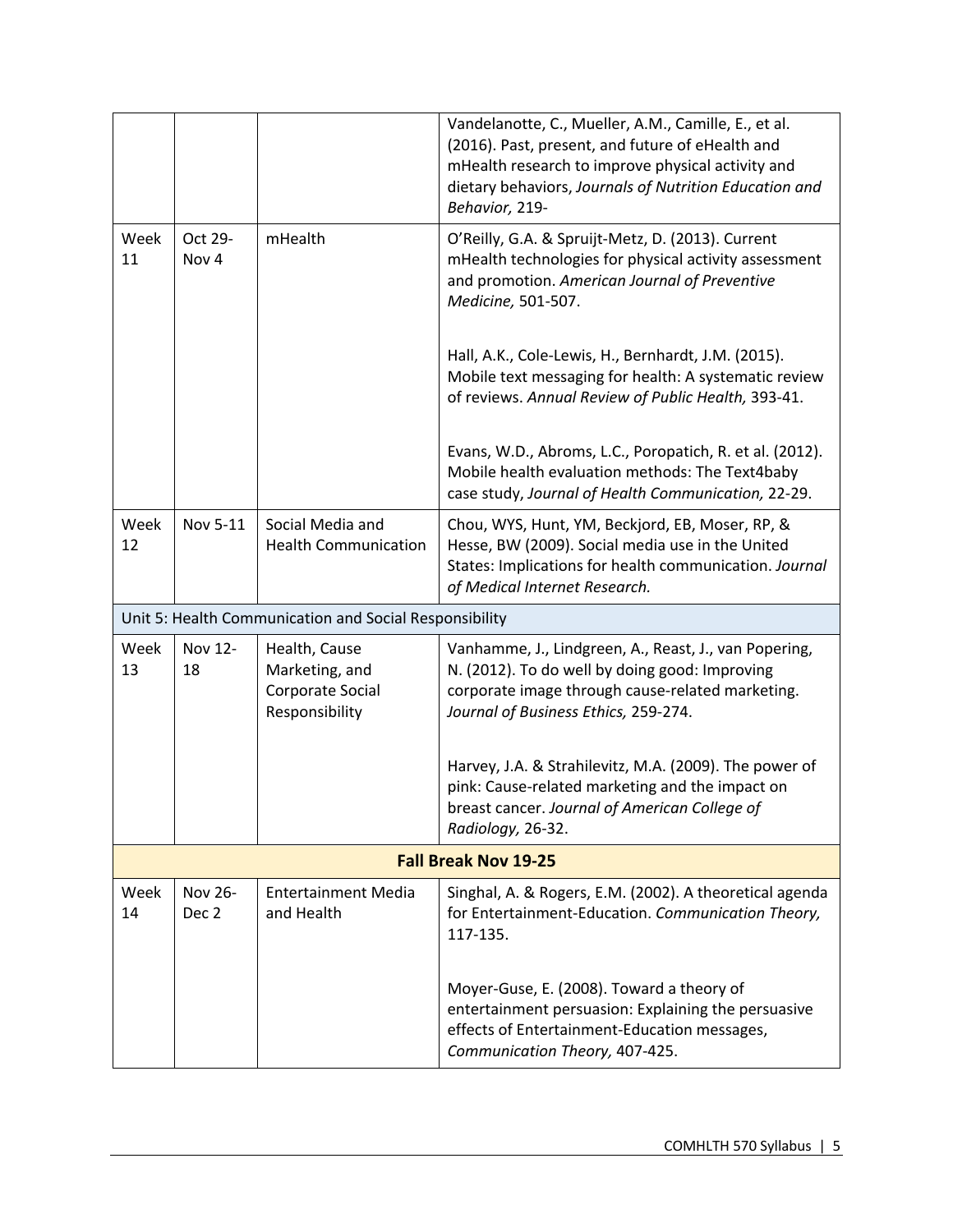| Dead<br>Week   | Dec 3-9       | Unintended Effects of<br><b>Health Messages</b> | Cho, H.Y. & Salmon, C.T. (2007). Unintended effects of<br>health communication campaigns. Journal of<br>Communication, 293-317.<br>Thainiyom, P. & Elder, K. (2017). Emotional Appeals in<br>HIV prevention campaigns: Unintended stigma effects.<br>American Journal of Health Behavior, 390-400. |
|----------------|---------------|-------------------------------------------------|----------------------------------------------------------------------------------------------------------------------------------------------------------------------------------------------------------------------------------------------------------------------------------------------------|
| Finals<br>Week | Dec 10-<br>16 | Course Wrap-ups                                 | n/a                                                                                                                                                                                                                                                                                                |

#### **Important Dates & Deadlines**

Reference WSU Academic Calendar for a comprehensive list of dates.

| Mon, Aug 20  | First day of instruction               |  |
|--------------|----------------------------------------|--|
| Mon, Sep 3   | Labor Day - all university holiday     |  |
| Mon, Nov 12  | Veteran's Day - all university holiday |  |
| Tues, Dec 18 | Final grade submissions dues           |  |

## **Course Assignments**

All due date times are by **11:55 PM Pacific Standard Time** on the date listed.

| <b>Assignment Title</b>  | <b>Points</b> | <b>Due Date</b> |
|--------------------------|---------------|-----------------|
| Discussion Board Post 1  | 0             | By Aug 26       |
| Discussion Board Post 2  | 0             | By Sep 2        |
| Discussion Board Post 3  | 3             | By Sep 16       |
| Discussion Board Post 4  | 3             | By Sep 30       |
| Discussion Board Post 5  | 3             | By Oct 14       |
| Discussion Board Post 6  | 3             | By Oct 28       |
| Discussion Board Post 7  | 3             | By Nov 4        |
| Discussion Board Post 8  | 3             | By Nov 11       |
| Discussion Board Post 9  | 3             | By Nov 18       |
| Discussion Board Post 10 | 3             | By Dec 2        |
| Manuscript Review #1     | 20            | Sep 16          |
| Manuscript Review #2     | 20            | Oct 28          |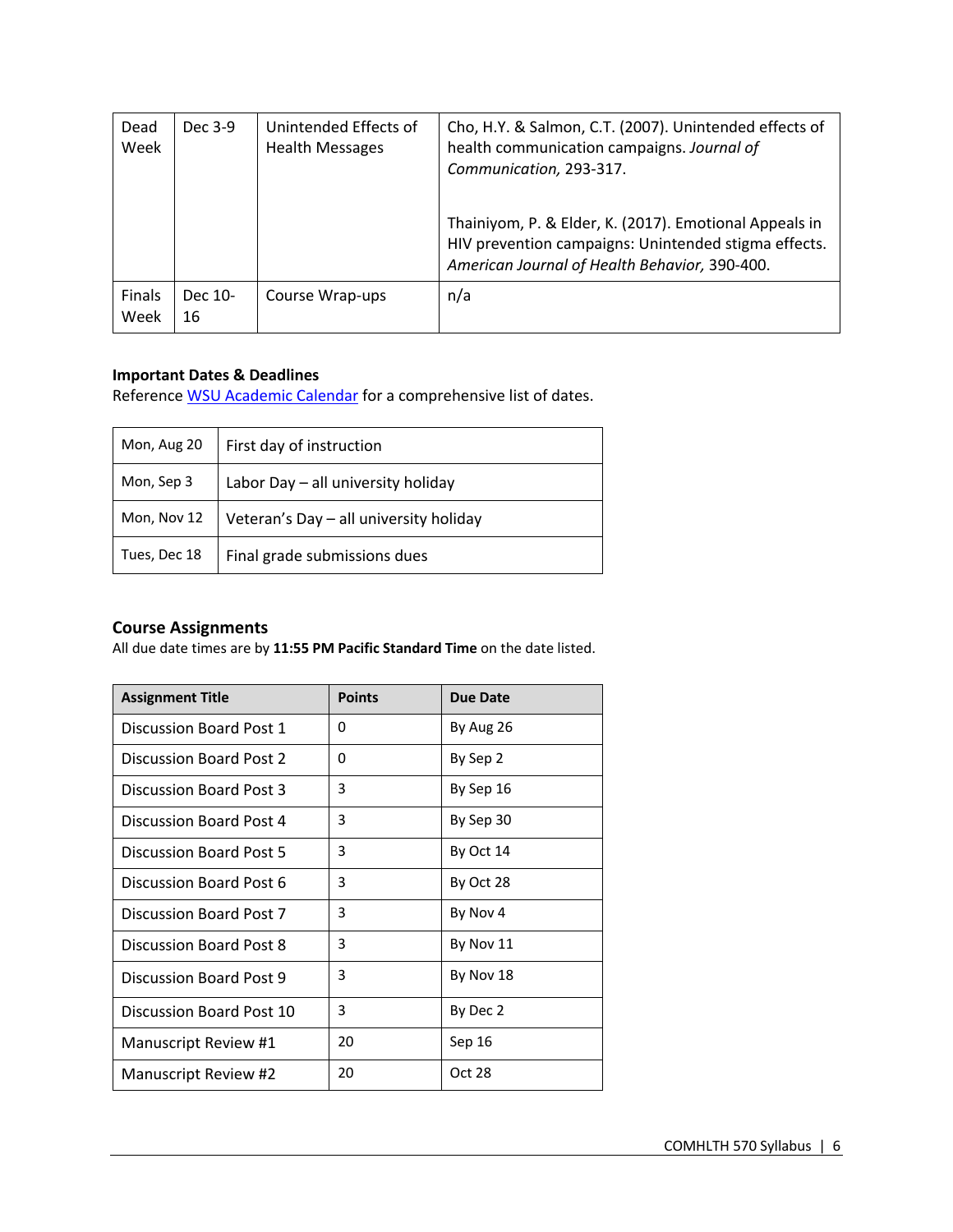| <b>Behavior Change Theory</b><br><b>Review and Application</b> | 36 | Dec 9 |
|----------------------------------------------------------------|----|-------|
| Total points   100 pts                                         |    |       |

**Discussion Board Posts:** Students will be expected to post thoughts, comments, and questions related to the readings ten times during the semester. It is my expectation that posts will be well thought out, well-written, and academic in nature. The first two posts will not be graded, but I expect that you will complete each one. Each of the remaining eight posts will be worth 3 points each. My advice is to post early and post often.

**Manuscript Reviews:** Each student will review a manuscript (provided by the instructor) as though it were submitted to a journal for potential publication. The manuscript will apply or test a behavior change theory in a health context. We will discuss style and format of this review at a later date. Each review worth 20% of your grade.

**Behavior Change Theory Review and Application:** Each student will choose a behavior change theory that has been discussed in class. The student will provide a written review of the theory and critically evaluate how well the theory has been applied in at least three health communication campaigns. For example, a student could focus on social norms theory and review how well the theory has been applied on college campuses to reduce binge drinking. The final project is worth 36% of your grade.

#### **Grading**

I have high expectations for your performance and success in this class. Spelling, grammar, and punctuation count on all assignments. Any of these errors are problematic and cast serious doubt on the accuracy of the facts in your project. Multiple errors of this type will lower your grade. I expect students to read and engage with all course materials, and participate actively in class discussions via the online discussion board.

| <b>Coursework</b>                                | <b>Points</b> | %   |
|--------------------------------------------------|---------------|-----|
| <b>Discussion Board Posts</b>                    | 24            | 24  |
| Manuscript Review #1                             | 20            | 20  |
| Manuscript Review #2                             | 20            | 20  |
| Behavior Change Theory Review and<br>Application | 36            | 36  |
| <b>Total</b>                                     | 100           | 100 |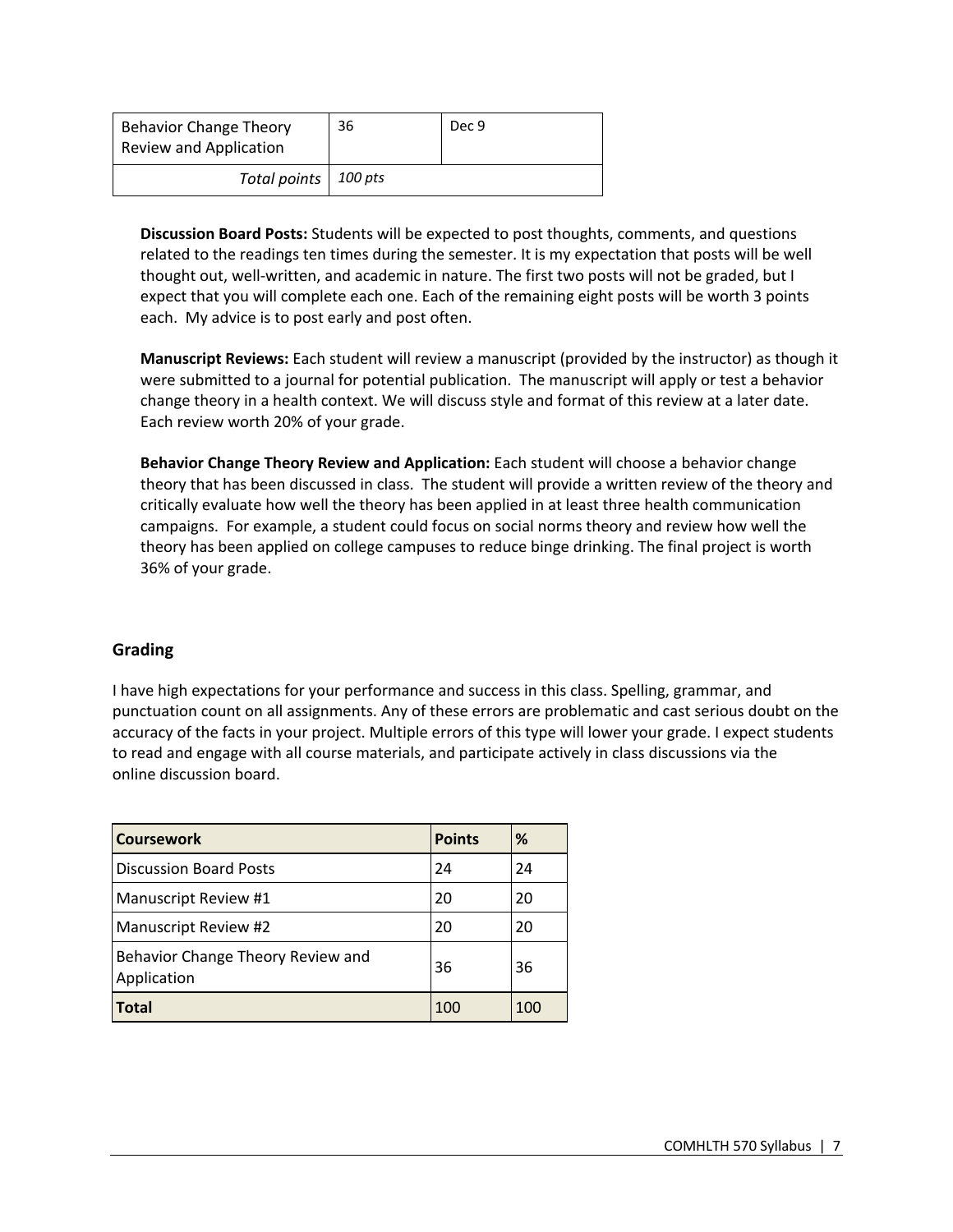| Grade     | <b>Points</b> | Grade | <b>Points</b> |
|-----------|---------------|-------|---------------|
| Α         | 93-100%       | C     | 73-76%        |
| А-        | 90-92%        | C-    | 70-72%        |
| $B+$      | 87-89%        | D+    | 67-69%        |
| B         | 83-86%        | D     | 60-66%        |
| <b>B-</b> | 80-82%        | F     | 0-59%         |
| $C+$      | 77-79%        |       |               |

If a grade falls into a non-specified range (e.g. 89.5% or 89.2%), the grade will be rounded to the closest whole number. Therefore, if a grade was 89.5%, the student would receive an A-; if the grade as 89.2% the student would receive a B+.

#### **Critical Policies & Procedures**

#### **Academic Integrity Statement**

Washington State University, a community dedicated to the advancement of knowledge, expects all students to behave in a manner consistent with its high standards of scholarship and conduct. Students are expected to uphold these standards both on and off campus and acknowledge the university's authority to take disciplinary action. Cheating is defined in the Standards for Student Conduct WAC 504- 26-010(3). It is strongly recommended that you read and understand these definitions: http://apps.leg.wa.gov/wac/default.aspx?cite=504-26-010.

University instructors have the authority to intervene in all situations where students are suspected of academic dishonesty. In such instances, responsible instructors retain the authority to assign grades to students considering, from an academic standpoint, the nature of the student action. Violation of academic integrity on any assignment will involve (i) an academic penalty ranging from a minimum of both a zero on that assignment and the reduction of a full letter grade on your final grade to failure of the entire course, (ii) filing of case with the Office of Student Conduct, and per university regulations, (iii) inability to withdraw from the course.

Cheating includes, but is not limited to, plagiarism and unauthorized collaboration as defined in the Standards of Conduct for Students, WAC 504-26-010(3). You need to read and understand all of the definitions of cheating: http://app.leg.wa.gov/WAC/default.aspx?cite=504-26-010. If you have any questions about what is and is not allowed in this course, you should ask course instructors before proceeding.

If you wish to appeal a faculty member's decision relating to academic integrity, please use the form available at conduct.wsu.edu.

#### **Final Exam**

There is no final exam in COMHLTH 570. The "Behavior Change Theory Review and Application" assignment serve as the final project for the course.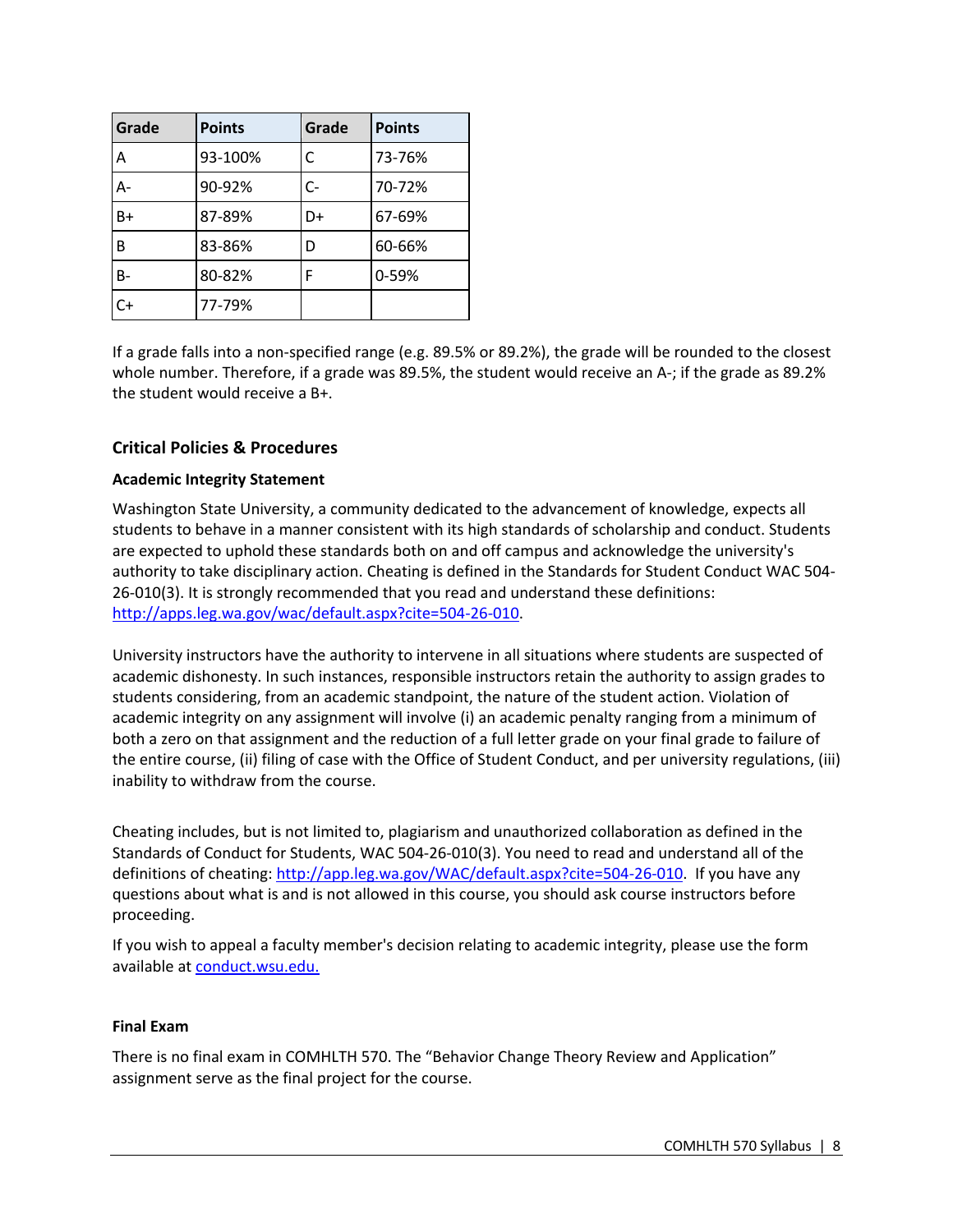#### **Instructor Interaction**

As you are expected to participate in this course daily, I also will be active in the course space on a daily basis. I expect to respond to emails Monday through Thursday from 9:30 to 10:30 AM. You can expect responses to emails or other questions received outside of these times during my next "office hour."

#### **Instructional Methods**

Work completed in COMHLTH570 is independent and non-collaborative. Students are expected to work independently on each task and assignment. The course is a combination of lecture review, readings, discussion forum contribution and graded assignments. Evaluation of your work will be completed by your instructor using established rubrics for each assignment.

#### **Late Work Policy**

Late work is **not accepted** in this class.Some consideration, however, might be given (at the discretion of the instructor) if there are extenuating circumstances such as prolonged hospitalization, family death, or extended individual sickness previously discussed. This course requires students to maintain strong organizational skills. It is the student's responsibility to complete all assignments by the due date.

#### **Online Collaboration**

The essence of education is exposure to diverse viewpoints. In your threaded discussion posts, you'll meet students with vastly different opinions and backgrounds. When you don't agree with their views, pause a moment. Weigh their words. You're encouraged to disagree with the substance of others' ideas and opinions but do so with an active sense of respect for one another, and without losing focus on the topic at hand. Personal attacks, inflammatory statements, flaming, trolling, and disruption of the discussion do not have a place in academic discourse.

Your instructors will promote high-quality academic discussions by removing any posts they view as disruptive of the educational process and alerting students whose posts have been removed that they have violated course expectations. Students who continue to misuse the discussion boards after a warning may be subject to removal of access rights, course failure, and referral to the Office of Student Conduct.

Postings must comply with University policy on use of computing resources, including those regarding harassment and discrimination, as well as conform to the Standards of Conduct for Students. Students are encouraged to review the Standards, particularly WAC 504-26-218, 504-26-220, and 504-26-222. Visit the University Website specific to your campus of enrollment for more information.

In certain courses, assessment of discussion posts is part of the final grade. Criteria for evaluating your discussion participation will be explained elsewhere in the course space, if applicable.

#### **Reasonable Accommodations**

Reasonable accommodations are available for students with a documented disability. If you have a disability and need accommodations to fully participate in this class, please either visit or call the Access Center (Washington Building 217; 509-335-3417) to schedule an appointment with an Access Advisor. All accommodations MUST be approved through the Access Center.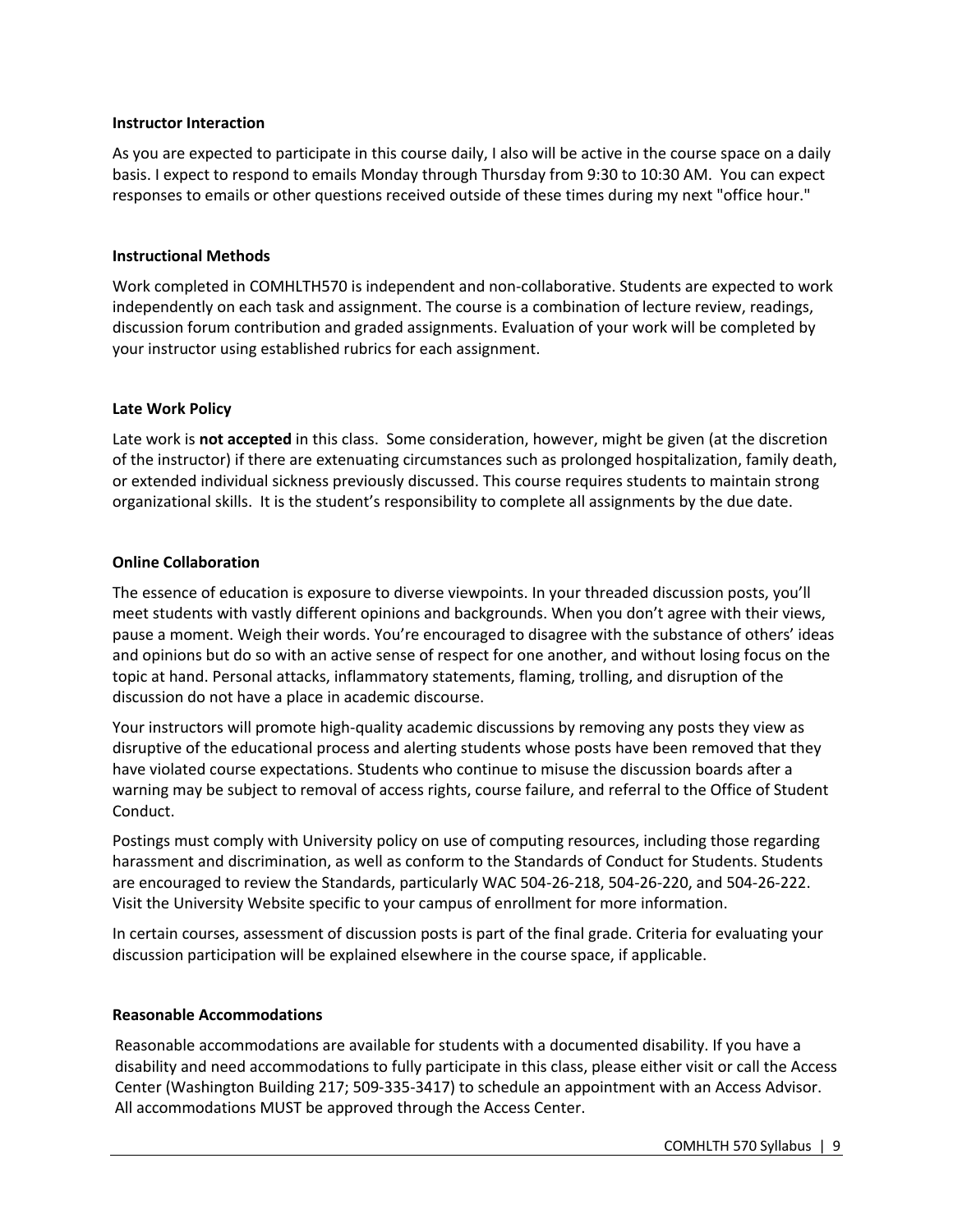## **Additional WSU Policies & Procedures**

#### **Academic Calendar**

Please review the current Academic Calendar to become familiar with critical deadlines on your campus. Visit the WSU Academic Calendar page: http://www.registrar.wsu.edu/Registrar/Apps/AcadCal.ASPX. and select your home campus from the drop-down menu.

#### **Academic Complaint Procedures** (Academic Rule 104)

Instructional faculty, chairs, deans, and students should be thoroughly familiar with academic complaint procedures.

A student having complaints about instruction or grading should attempt to resolve those issues directly with the instructor. If that fails, the student should send an email to the instructor using his or her official WSU email account no later than 20 business days following the end of the semester. This email should briefly outline the complaint and be copied to the chairperson of the academic department.

If the complaint is not resolved with the instructor within 20 business days of sending the email, then the student may work directly with the chairperson of the academic department in which the course is offered. The chair's decision shall be rendered within 20 additional business days.

After the chair's decision, the student or the instructor may appeal to the academic college Dean's Office. Complaints must be presented in writing to the college dean within 20 business days of the chair's decision. The written statement should describe the complaint, indicate how it affects the individual or unit, and include the remedy sought from the college dean. The decision of the college dean is the final step and shall be made within 20 business days.

At the campuses other than Pullman, the procedure is identical except that the program leader shall substitute for the department chair, and the campus chancellor or his or her designee shall substitute for the college dean if the department chair and/or the college dean is not located on that campus.

The University Ombudsman is available at any stage for advice or assistance in resolving academic complaints.

Note: Though chairs and deans (and academic area coordinators and campus chancellors) may resolve complaints about instruction and grading, they may not change a final grade without the consent of the instructor, except as provided by Rule 105.

#### **Academic Freedom**

WSU supports the faculty's academic freedom, right to freedom of expression, and responsibility to fulfill course objectives that are approved by the Faculty Senate. This is fundamental to who we are as an institution. Along with these rights comes the responsibility to protect the freedom of expression of all members of our community, including students.

"As teachers, professors encourage the free pursuit of learning in their students. They hold before them the best scholarly standards of their disciplines. They demonstrate respect for the student as an individual and adhere to their proper role as intellectual guides and counselors…They protect students' academic freedom." (Source: Faculty Responsibilities section of the WSU Faculty Manual)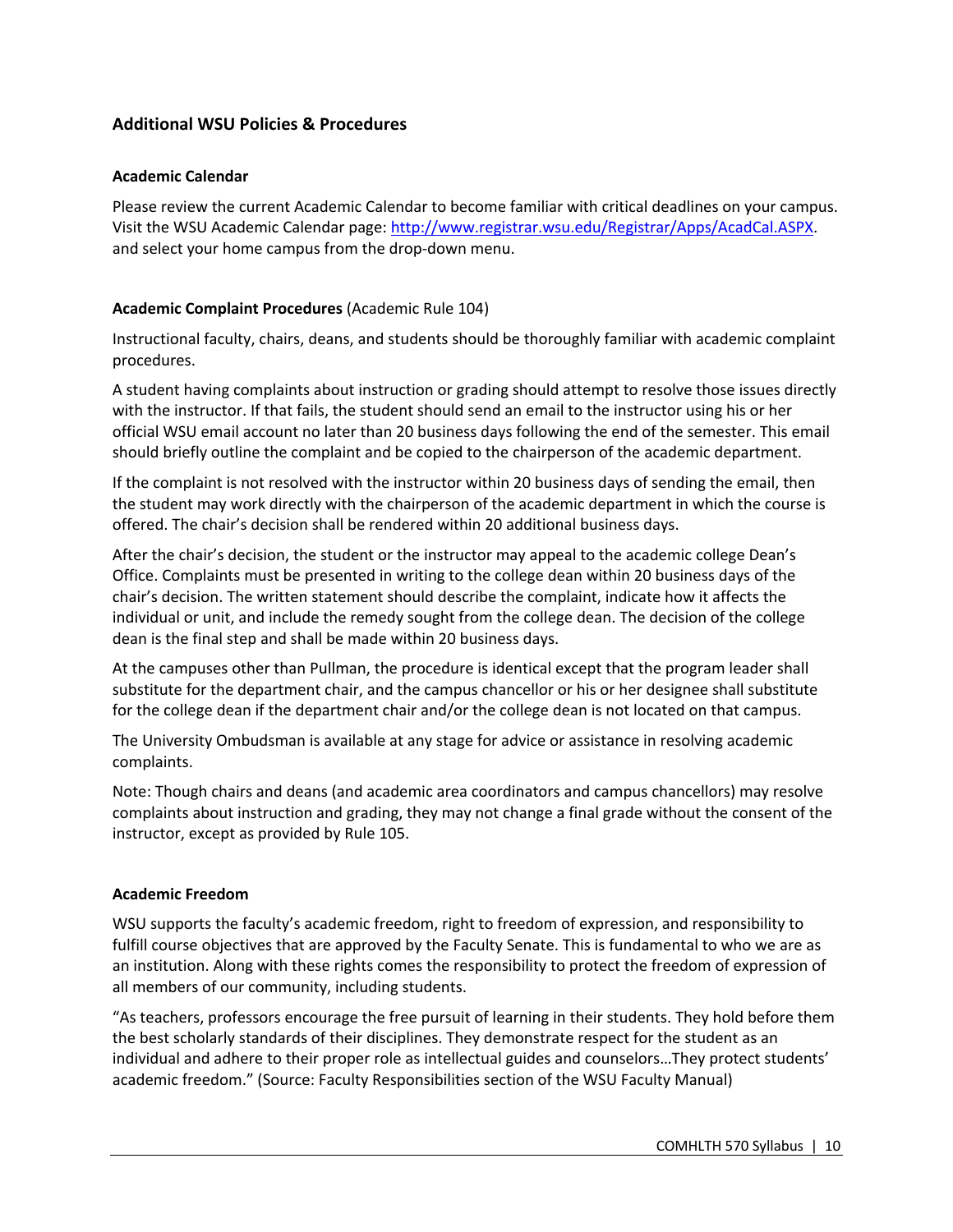"Freedom of expression is recognized as one of the essential elements of academic freedom. On a healthy campus, there is respect for the dignity and worth of all members of the campus community and a concern for the rights of others. …It is the policy of Washington State University to support and promote the rights of all individuals to express their view and opinions for or against actions or ideas in which they have an interest… The above rights exist in equal measure for each member of the University community." (Source: Section IIB of the Faculty Manual - page 14)

At WSU, the faculty has a strong interest in promoting respectful dialogue in the classroom setting. Speech and conduct that disrupts the educational process and creates a hostile environment, as that term is defined in WSU's non-discrimination policy (Executive Policy 15), is not protected. If concerns arise, faculty will consult the WSU's Office for Equal Opportunity at 509-335-8288 or oeo@wsu.edu. We aim to protect the freedoms and rights of every member of the WSU community and to promote learning about diverse perspectives while ensuring that students experience a safe, constructive learning environment.

#### **Academic Regulations**

Students enrolled in online courses are subject to the same University academic regulations as oncampus students. Students may only repeat a course graded C- or below one time at WSU during fall or spring semesters. Additional repeats are allowed from another institution or at WSU during summer terms or by special permission of the academic unit offering the course. Learn more at http://www.catalog.wsu.edu/General/AcademicRegulations/ListBy/73.

#### **Appeals:** Student Appeals Process

"The Appeals Board is composed of employees who review a decision made by the University Conduct Board, or a conduct officer, that a student violated the University's Standards of Conduct for Students. When a student disagrees with a decision of the Conduct Board or a conduct officer, he/she may appeal the decision to the University Appeals Board." – WSU Office of Student Conduct University Appeals Board

#### **Campus and Classroom Safety Statement**

Classroom and campus safety is of paramount importance at Washington State University and is the shared responsibility of the entire campus population. WSU urges students to follow the "Alert, Assess, Act" protocol for all types of emergencies and the "Run, Hide, Fight" response to an active shooter incident. Remain ALERT (through direct observation or emergency notification), ASSESS your specific situation, and ACT in the most appropriate way to assure your own safety (and the safety of others if you are able).

Please sign up for emergency alerts on your account at MyWSU. For more information on this subject, campus safety, and related topics, please view the FBI's Run, Hide, Fight video and visit the WSU safety portal.

#### **Copyright**

This syllabus and all course-related materials, presentations, lectures, *etc.* are the intellectual property of the instructors who designed and contributed to the course (or the intellectual property of their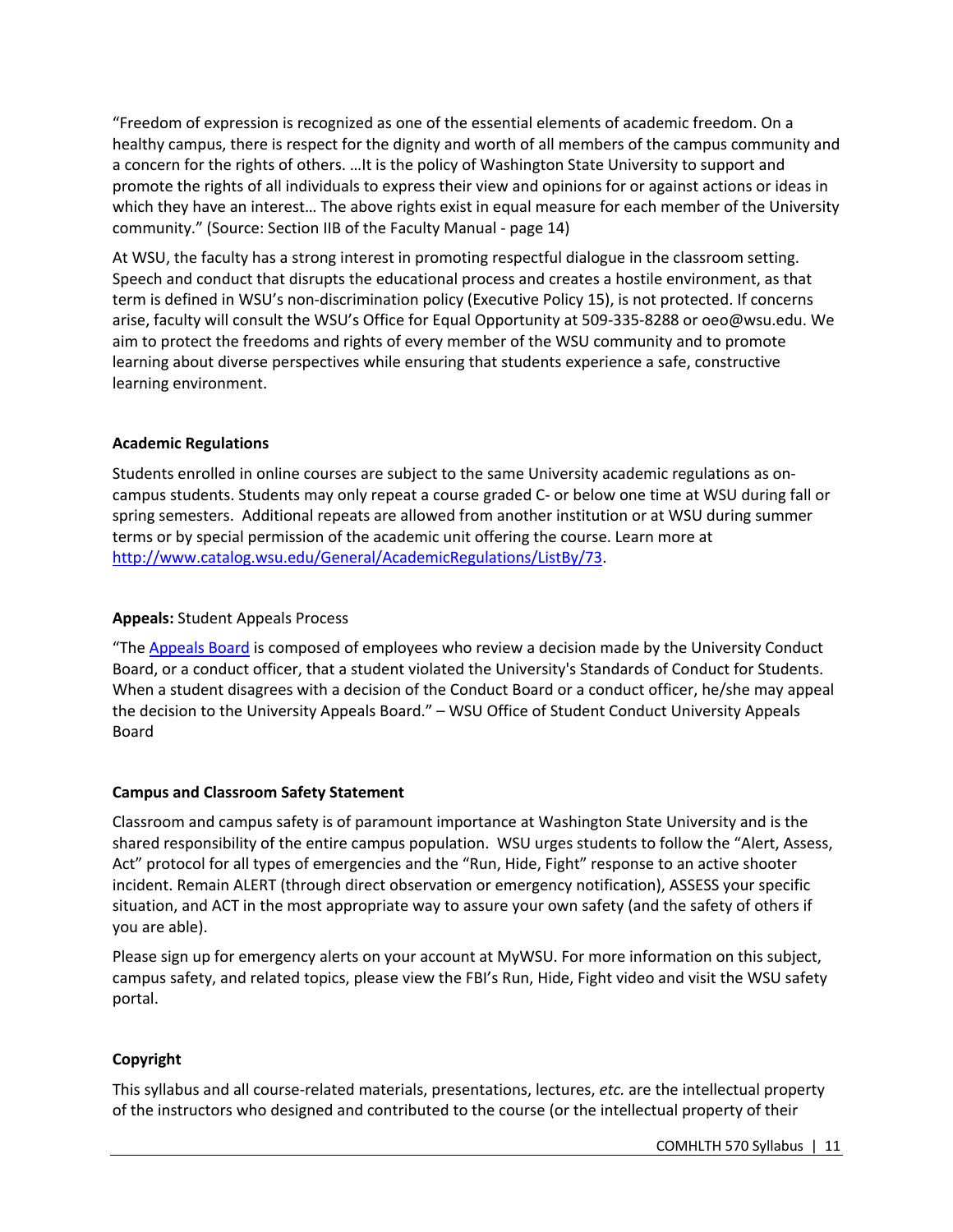references) and may be protected by copyright. Selling class notes through commercial note-taking services, without written advance permission, could be viewed as copyright infringement and/or an academic integrity violation, WAC 504-26-010 (3)(a,b,c,i). Further, the use of University electronic resources (*e.g.,* Blackboard) for commercial purposes, including advertising to other students to buy notes, is a violation of WSU's computer abuses and theft policy (WAC 504-26-218), a violation of WSU's Electronic Communication policy (EP 4), and also violates the terms of use for the Blackboard software program.

Any course-related materials, presentations, lectures, etc. are the instructor's intellectual property and may be protected by copyright. The use of University electronic resources (e.g., Angel) for commercial purposes, including advertising to other students to buy notes, is a violation of WSU's computer abuses and theft policy (WAC 504-26-218).

#### **Critical Thinking**

The ability to think and write critically is an essential skill in many walks of life. Critical thinking skills are developed and refined through practice, self-reflection, and the critique and support of peers and instructors. Throughout this course, you will have many opportunities to exercise your analytical thinking, synthesize information, and apply knowledge to real-life situations. The course developer or your instructor may have provided a critical thinking rubric in this course space, if applicable, to assess your own writing and that of other students. Please review it carefully before completing each activity.

## **Discriminatory Conduct Statement and Employee Reporting Requirements**

Discrimination, including discriminatory harassment, sexual harassment, and sexual misconduct (including stalking, intimate partner violence, and sexual violence) is prohibited at WSU (See WSU Policy Prohibiting Discrimination, Sexual Harassment, and Sexual Misconduct (Executive Policy 15) and WSU Standards of Conduct for Students).

If you feel you have experienced or have witnessed discriminatory conduct, you can contact the WSU Office for Equal Opportunity (OEO) and/or the WSU Title IX Coordinator at 509-335-8288 to discuss resources, including confidential resources, and reporting options. (Visit oeo.wsu.edu for more information).

Most WSU employees, including faculty, who have information regarding sexual harassment or sexual misconduct are required to report the information to OEO or a designated Title IX Coordinator or Liaison. (Visit oeo.wsu.edu/reporting-requirements for more info).

## **Email Policy**

All official WSU email communication **must be sent to students' WSU email address.** Absolutely NO communication will be sent to external addresses (e.g., Yahoo, Gmail, and so forth). We will use either the email within Blackboard or "email.wsu.edu" system.

#### **e-Tutoring**

As a WSU student, you have FREE unlimited access to eTutoring.org, a tutoring platform that enables students and tutors to collaborate in an online environment. This is not a course requirement, but simply an available resource that you may utilize as needed. With three ways to access a tutor, you can choose the one that best fits your needs.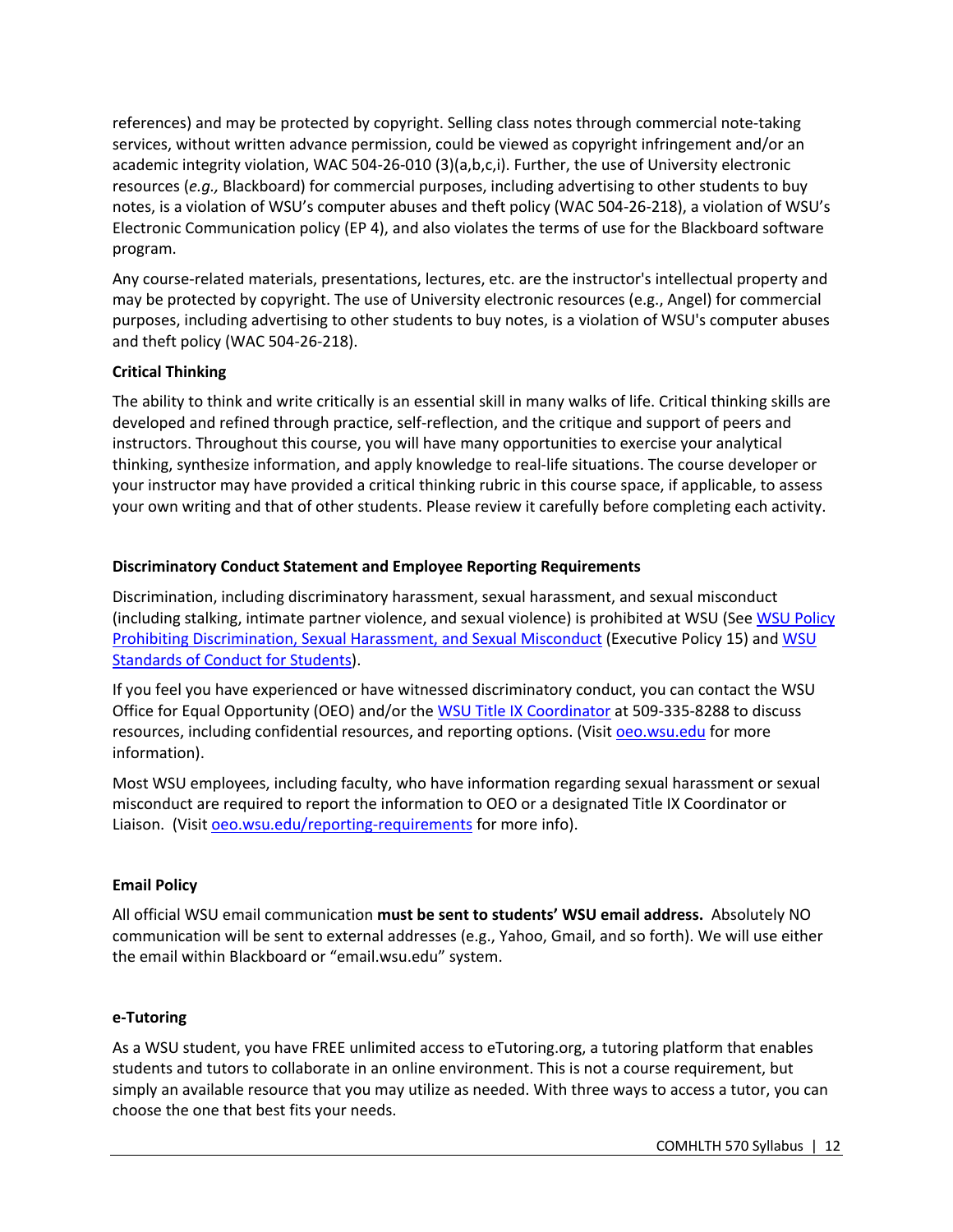- Writing Lab tutors will respond to papers in ANY academic subject, including history, anthropology, sociology, and everything else. If you're working on a paper for ANY of your courses our tutors can help you. Just submit your paper, ask specific questions on the submission form and a tutor will respond within 24-48 hours.
- chat rooms allow students to meet with tutors in one-on-one sessions via a fully interactive, virtual online environment.
- Students can also leave specific questions for an eTutor in any of our subjects by taking advantage of our eQuestions option. Our tutors will respond to your question within 24-48 hours.

The list of available tutoring subjects can be found on the http://etutoring.org/login.cfm?institutionid=176 site. Current subjects include Accounting, Anatomy & Physiology, Biology, Chemistry, Math and Calculus, Medical Coding, MS Office 2007, Physics, Spanish, Statistics, Web Development and Writing!

#### **FERPA**

WSU students have legal rights under the Family Educational Rights and Privacy Act (FERPA) for protection of their academic records. For a complete explanation of these rights, visit the URL associated with each home campus in the Academic Regulations section or http://www.registrar.wsu.edu/Registrar/Apps/FERPA.ASPX.

#### **GPA, Academic Deficiency & Disenrollment**

GPA: The Graduate School requires that all graduate students maintain a cumulative 3.0 GPA throughout their graduate program. Students who are not able to maintain a 3.0 will be disenrolled from the program.

Academic Deficiency: A student who does not maintain a cumulative 3.0 GPA will be considered academically deficient. A notice of deficiency will be sent to the student from the Graduate School. The student will have the option to request reinstatement, per the Graduate School's instructions. The department will consider reinstatement requests but are not required to request readmission for any students below a 3.0.

Disenrollment: Students who do not maintain a 3.0 GPA and who are academically deficient are subject to disenrollment. If a student submits a request for reinstatement it will be reviewed by the committee. If a reinstatement request is not received by the department the student's program will be terminated. Following termination, if a student wishes to return to the program they will have to go through the application process again.

#### **Grade Change Policy**

An instructor may not change a grade after it has been filed with the Registrar, except in the case of clerical error, which the instructor may correct by so certifying to the Registrar. Such change must be approved (signature required) by the chairperson of the department in which the course was offered. Grade corrections must be processed within one year of the end of the term for which the original grade was given. In extenuating circumstances, exceptions to the one-year limit for correction of grade errors may be considered by petition to the Registrar's Office.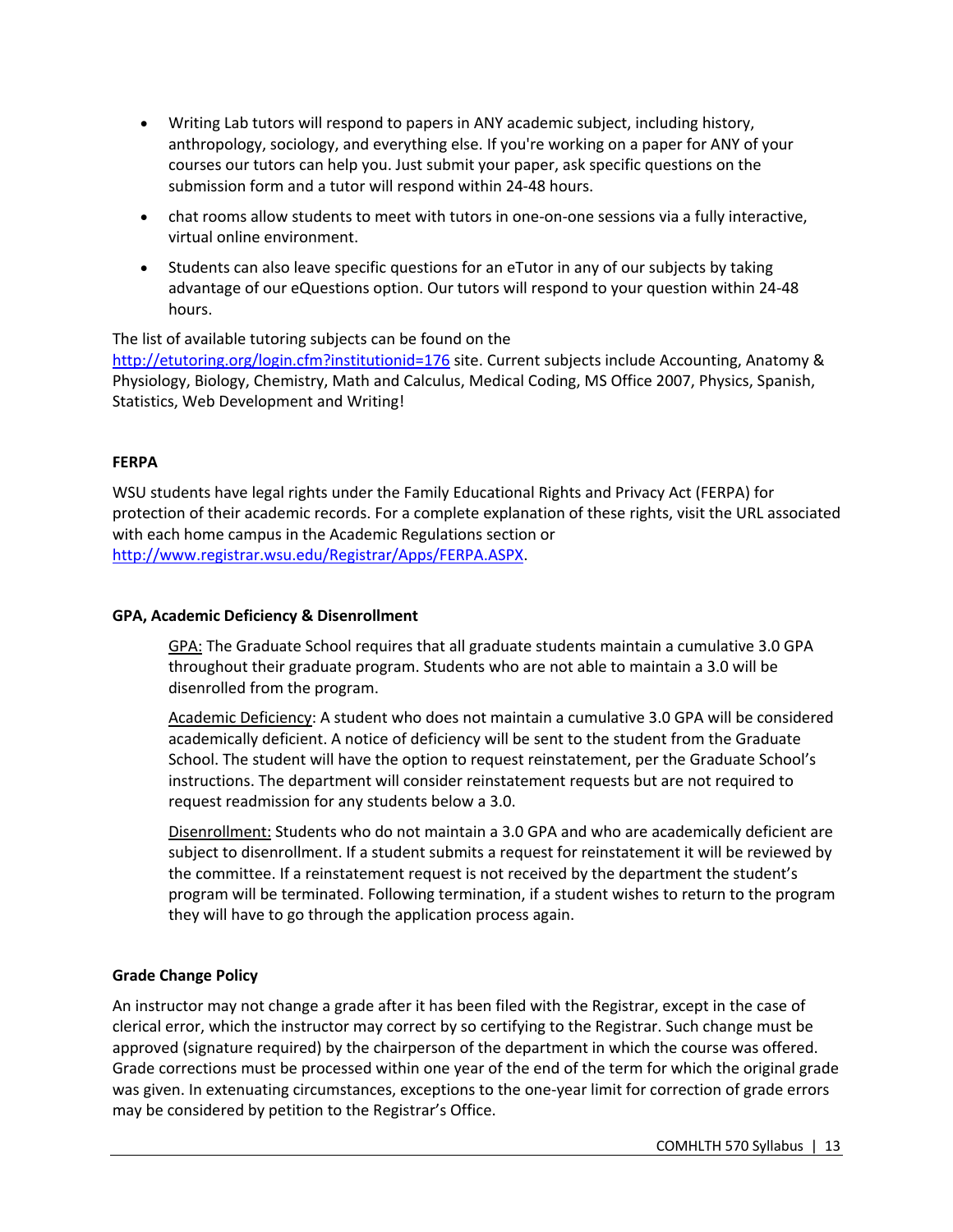#### **Incomplete Policy** (Academic Rule 90h)

Incompletes are granted only with permission of the instructor and are subject to the following guidelines:

- 1. Students must request an incomplete in writing or by e-mail from the instructor before the end of the semester.
- 2. The request must be signed and dated by the student (or identified by student's e-mail address) and must explain the reasons behind the request for the incomplete.
- 3. In order to be considered for an incomplete, **there are two main conditions:**
	- 1. A student must complete a minimum amount of the assigned course work. Specifically, a student must complete 75 percent of the coursework.
	- 2. A student must have a mathematical possibility of passing the class. A passing grade is 60 percent or above for the entire course.
- 4. If extraordinary circumstances (e.g., family emergency, serious illness) are involved and are documented to the instructor's satisfaction, the professor/ instructor retains the discretion to grant an incomplete even if the minimum conditions outlined in item 3 above are not met.

If an incomplete is granted, the standard WSU policy applies (i.e., ALL work must be completed within one full year from the end of the enrollment semester at issue, unless a shorter time is specified by the instructor. Otherwise, an automatic grade of "F," or failing, will be entered on the student's transcript).

#### **Intellectual Property**

Syllabi and all course-related materials, presentations, lectures, etc. are the intellectual property of individual faculty (or the intellectual property of their references) and may be protected by copyright. Selling class notes through commercial note-taking services, without instructor written advance permission, could be viewed as copyright infringement and/or an academic integrity violation, WAC 504- 26-010 (3)(a,b,c,i). Further, the use of University electronic resources (e.g., Blackboard) for commercial purposes, including advertising to other students to buy notes, is a violation of WSU's computer abuses and theft policy (WAC 504-26-218), a violation of WSU's Electronic Communication policy (EP 4), and also violates the terms of use for the Blackboard software program.

Any course-related materials, presentations, lectures, etc. are the instructor's intellectual property and may be protected by copyright. The use of University electronic resources (e.g., Angel) for commercial purposes, including advertising to other students to buy notes, is a violation of WSU's computer abuses and theft policy (WAC 504-26-218).

#### **Library Support**

All students enrolled in Washington State University online courses can use the WSU Libraries online databases and receive reference and research assistance from their home campus. Students can also borrow books and other circulating material and access full-text journal articles.

• General Library Links by campus (Review the Libraries' Online Information for more guidance.)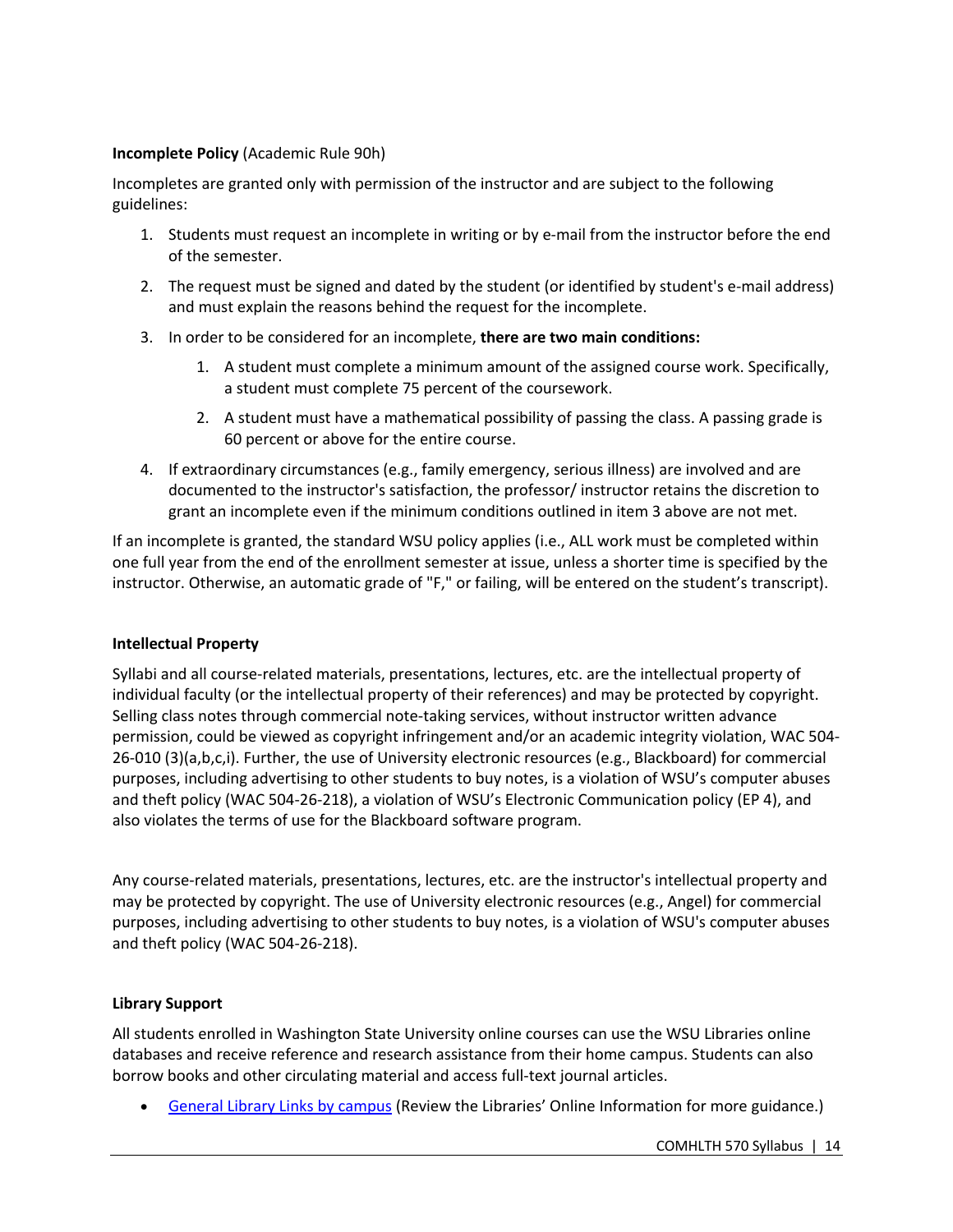- Online Library Tour for Pullman Campus Undergraduates
- Online Library Tour for WSU Online Campus Students

#### **Netiquette**

Just as in a physical classroom, a good discussion in an online classroom depends on everyone feeling safe and respected. Here are a few tips for creating an educational and enjoyable discussion space:

- It is difficult to "read" emotion in online discussions be clear, use emoticons or concisely express your feelings
- Use of capitals sends the message that YOU ARE SHOUTING!
- Give positive feedback (good idea, thanks), be polite, and avoid hostile or curt comments, stereotypes, and labels.
- Apply the same standards you would follow in a face-to-face classroom discussion.
- Maintain a sense of dignity and decorum (class is not the same place as your Facebook account or your email).
- Argue not with emotion but with knowledge, facts, authority, and reason.

For more on the Core Rules of Netiquette visit http://coursedesign.colostate.edu/obj/corerulesnet.html

#### **Policy Prohibiting Discrimination and Sexual Harassment** (Faculty Manual, p. 31).

This policy expresses WSU's commitment to maintaining an environment free from discrimination, including sexual harassment. This policy applies to all students, faculty, staff, or others having an association with the University.

#### **Student Privacy**

As a University student, you have legal rights under the Family Educational Rights and Privacy Act (FERPA) for protection of your academic records. For a complete explanation of these rights, visit the URL associated with your home campus in the Academic Regulations section or http://www.registrar.wsu.edu/Registrar/Apps/FERPA.ASPX.

#### **Technical Support**

If you need technical assistance, please expand the Content folder in the Map menu on the left by clicking the plus sign (+), then select Technical Support.

#### **WSU Online Student Support**

The WSU Online Web site (http://online.wsu.edu) has all the non-content and administrative related information you need to be a successful online learner. Log in using your WSU Network ID and password to access your personalized information.